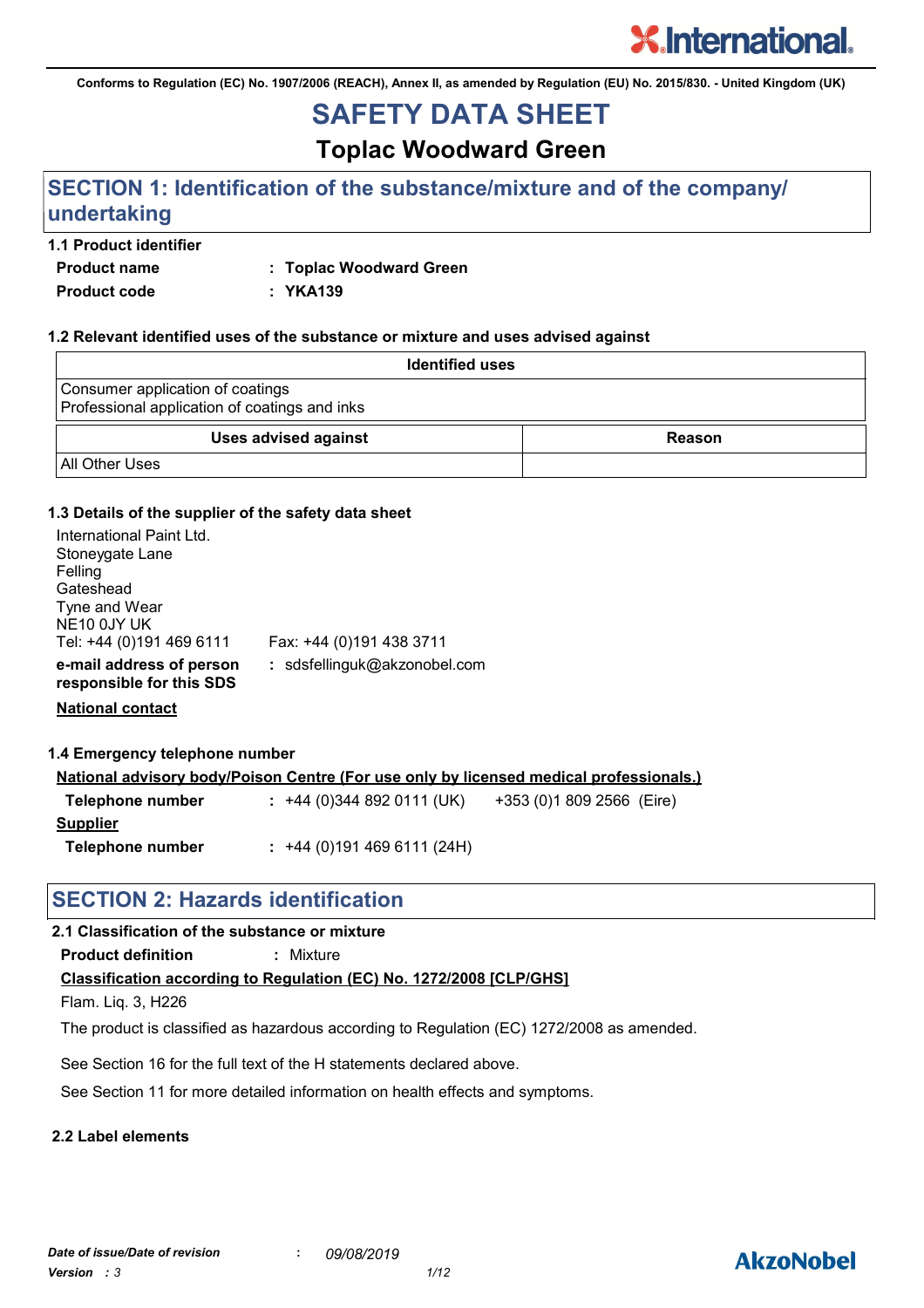# **SECTION 2: Hazards identification**



| <b>Signal word</b>                                                                                                                                       | $:$ Warning                                                                                                                                              |
|----------------------------------------------------------------------------------------------------------------------------------------------------------|----------------------------------------------------------------------------------------------------------------------------------------------------------|
| <b>Hazard statements</b>                                                                                                                                 | : Flammable liquid and vapour.                                                                                                                           |
| <b>Precautionary statements</b>                                                                                                                          |                                                                                                                                                          |
| General                                                                                                                                                  | : Read label before use. Keep out of reach of children. If medical advice is needed,<br>have product container or label at hand.                         |
| <b>Prevention</b>                                                                                                                                        | : Wear protective gloves. Wear eye or face protection. Keep away from heat, hot<br>surfaces, sparks, open flames and other ignition sources. No smoking. |
| <b>Response</b>                                                                                                                                          | : IF ON SKIN (or hair): Take off immediately all contaminated clothing. Rinse skin<br>with water or shower.                                              |
| <b>Storage</b>                                                                                                                                           | $:$ Keep cool.                                                                                                                                           |
| <b>Disposal</b>                                                                                                                                          | : Dispose of contents and container in accordance with all local, regional, national<br>and international regulations.                                   |
| <b>Supplemental label</b><br>elements                                                                                                                    | : Contains 2-butanone oxime. May produce an allergic reaction. Repeated exposure<br>may cause skin dryness or cracking.                                  |
|                                                                                                                                                          | Wear appropriate respirator when ventilation is inadequate.                                                                                              |
| <b>Annex XVII - Restrictions</b><br>on the manufacture,<br>placing on the market and<br>use of certain dangerous<br>substances, mixtures and<br>articles | : Not applicable.                                                                                                                                        |
|                                                                                                                                                          |                                                                                                                                                          |

**Other hazards which do : not result in classification** : None known. **2.3 Other hazards**

# **SECTION 3: Composition/information on ingredients**

**3.2 Mixtures :** Mixture

| <b>Product/ingredient</b><br>name          | <b>Identifiers</b>                                                                      | $%$ by<br>weight | <b>Classification</b><br><b>Regulation (EC) No.</b><br>1272/2008 [CLP]          | <b>Nota</b><br>(s) | <b>Type</b> |
|--------------------------------------------|-----------------------------------------------------------------------------------------|------------------|---------------------------------------------------------------------------------|--------------------|-------------|
| Naphtha (petroleum),<br>hydrotreated heavy | REACH#:<br>l01-2119486659-16<br>EC: 265-150-3<br>CAS: 64742-48-9<br>Index: 649-327-00-6 | ≥25 - ≤50        | Asp. Tox. 1, H304<br>EUH066                                                     | P                  | [1] [2]     |
| 2-butanone oxime                           | REACH #:<br>01-2119539477-28<br>EC: 202-496-6<br>CAS: 96-29-7<br>Index: 616-014-00-0    | ≤0.3             | Acute Tox. 4, H312<br>Eye Dam. 1, H318<br>Skin Sens. 1, H317<br>Carc. 2, H351   |                    | $[1]$       |
|                                            |                                                                                         |                  | See Section 16 for the<br>l full text of the H<br>statements declared<br>above. |                    |             |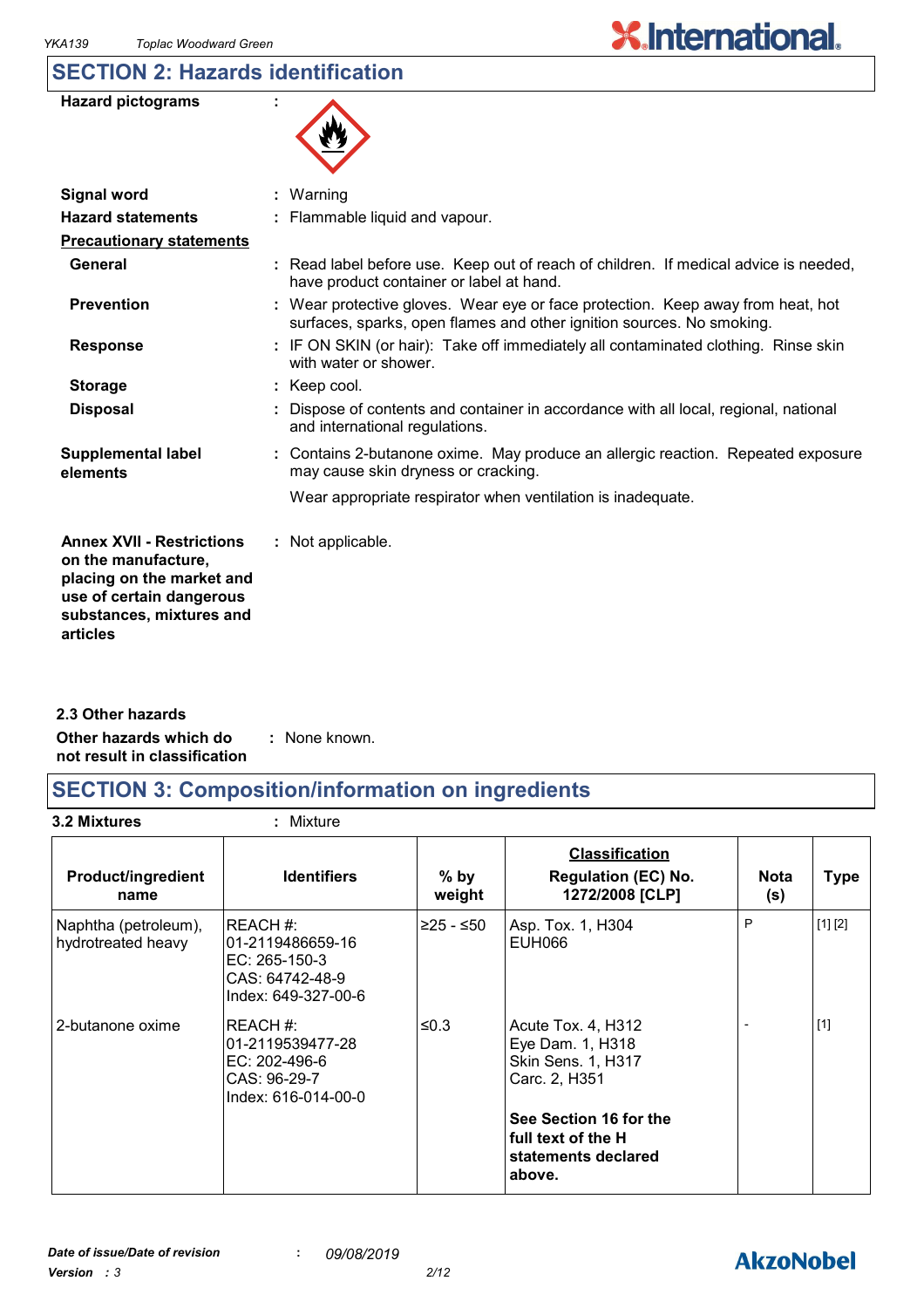# **SECTION 3: Composition/information on ingredients**

There are no additional ingredients present which, within the current knowledge of the supplier and in the concentrations applicable, are classified as hazardous to health or the environment, are PBTs or vPvBs or have been assigned a workplace exposure limit and hence require reporting in this section.

**X.International.** 

#### **Type**

[1] Substance classified with a health or environmental hazard

- [2] Substance with a workplace exposure limit
- [3] Substance meets the criteria for PBT according to Regulation (EC) No. 1907/2006, Annex XIII
- [4] Substance meets the criteria for vPvB according to Regulation (EC) No. 1907/2006, Annex XIII
- [5] Substance of equivalent concern

Occupational exposure limits, if available, are listed in Section 8.

# **SECTION 4: First aid measures**

#### **4.1 Description of first aid measures**

| General                           | : In all cases of doubt, or when symptoms persist, seek medical attention. Never give<br>anything by mouth to an unconscious person. If unconscious, place in recovery<br>position and seek medical advice.                    |
|-----------------------------------|--------------------------------------------------------------------------------------------------------------------------------------------------------------------------------------------------------------------------------|
| Eye contact                       | : Remove contact lenses, irrigate copiously with clean, fresh water, holding the<br>eyelids apart for at least 10 minutes and seek immediate medical advice.                                                                   |
| <b>Inhalation</b>                 | : Remove to fresh air. Keep person warm and at rest. If not breathing, if breathing is<br>irregular or if respiratory arrest occurs, provide artificial respiration or oxygen by<br>trained personnel. Seek medical attention. |
| <b>Skin contact</b>               | : Remove contaminated clothing and shoes. Wash skin thoroughly with soap and<br>water or use recognised skin cleanser. Seek medical attention if irritation persists.<br>Do NOT use solvents or thinners.                      |
| Ingestion                         | : If swallowed, seek medical advice immediately and show the container or label.<br>Keep person warm and at rest. Do NOT induce vomiting.                                                                                      |
| <b>Protection of first-aiders</b> | : No action shall be taken involving any personal risk or without suitable training. It<br>may be dangerous to the person providing aid to give mouth-to-mouth resuscitation.                                                  |

#### **4.2 Most important symptoms and effects, both acute and delayed**

| <b>Potential acute health effects</b> |                                                                                                                                            |
|---------------------------------------|--------------------------------------------------------------------------------------------------------------------------------------------|
| Eye contact                           | : No known significant effects or critical hazards.                                                                                        |
| <b>Inhalation</b>                     | : No known significant effects or critical hazards.                                                                                        |
| <b>Skin contact</b>                   | : Defatting to the skin. May cause skin dryness and irritation.                                                                            |
| Ingestion                             | : No known significant effects or critical hazards.                                                                                        |
| <u>Over-exposure signs/symptoms</u>   |                                                                                                                                            |
| Eye contact                           | : No specific data.                                                                                                                        |
| <b>Inhalation</b>                     | : Adverse symptoms may include the following:<br>headache<br>drowsiness/fatigue<br>dizziness/vertigo<br>muscle weakness<br>unconsciousness |
| <b>Skin contact</b>                   | : Adverse symptoms may include the following:<br>irritation<br>dryness<br>cracking                                                         |
| Ingestion                             | : No specific data.                                                                                                                        |
|                                       | 4.3 Indication of any immediate medical attention and special treatment needed                                                             |
| Notes to physician                    | : Treat symptomatically. Contact poison treatment specialist immediately if large<br>quantities have been ingested or inhaled.             |

**Specific treatments :** No specific treatment.

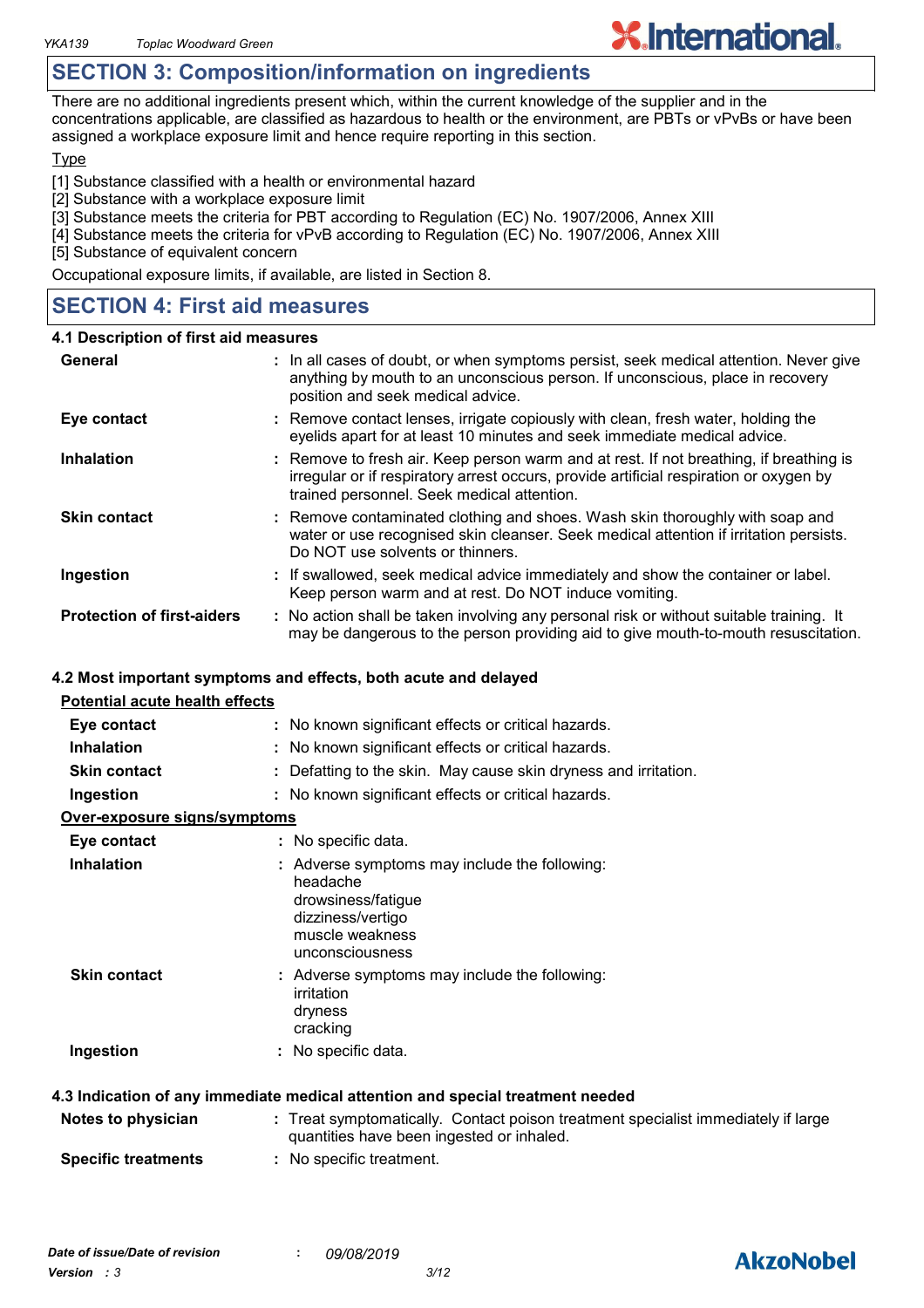# **SECTION 5: Firefighting measures**

| 5.1 Extinguishing media                                  |                                                                                                                                                                                                                                                                                                                                                                       |  |
|----------------------------------------------------------|-----------------------------------------------------------------------------------------------------------------------------------------------------------------------------------------------------------------------------------------------------------------------------------------------------------------------------------------------------------------------|--|
| <b>Suitable extinguishing</b><br>media                   | : Use dry chemical, $CO2$ , water spray (fog) or foam.                                                                                                                                                                                                                                                                                                                |  |
| Unsuitable extinguishing<br>media                        | : Do not use water jet.                                                                                                                                                                                                                                                                                                                                               |  |
|                                                          | 5.2 Special hazards arising from the substance or mixture                                                                                                                                                                                                                                                                                                             |  |
| <b>Hazards from the</b><br>substance or mixture          | : Flammable liquid and vapour. In a fire or if heated, a pressure increase will occur<br>and the container may burst, with the risk of a subsequent explosion. Runoff to<br>sewer may create fire or explosion hazard.                                                                                                                                                |  |
| <b>Hazardous thermal</b><br>decomposition products       | : Decomposition products may include the following materials:<br>carbon dioxide<br>carbon monoxide                                                                                                                                                                                                                                                                    |  |
| 5.3 Advice for firefighters                              |                                                                                                                                                                                                                                                                                                                                                                       |  |
| <b>Special protective actions</b><br>for fire-fighters   | : Promptly isolate the scene by removing all persons from the vicinity of the incident if<br>there is a fire. No action shall be taken involving any personal risk or without<br>suitable training. Move containers from fire area if this can be done without risk.<br>Use water spray to keep fire-exposed containers cool.                                         |  |
| <b>Special protective</b><br>equipment for fire-fighters | : Fire-fighters should wear appropriate protective equipment and self-contained<br>breathing apparatus (SCBA) with a full face-piece operated in positive pressure<br>mode. Clothing for fire-fighters (including helmets, protective boots and gloves)<br>conforming to European standard EN 469 will provide a basic level of protection for<br>chemical incidents. |  |

# **SECTION 6: Accidental release measures**

#### **6.1 Personal precautions, protective equipment and emergency procedures**

|                                         | o. I I crochar procaations, protocityc cquipment and chici gency proceatics                                                                                                                                                                                                                                                                                                                                                                                                                                                                                                                                                                                |
|-----------------------------------------|------------------------------------------------------------------------------------------------------------------------------------------------------------------------------------------------------------------------------------------------------------------------------------------------------------------------------------------------------------------------------------------------------------------------------------------------------------------------------------------------------------------------------------------------------------------------------------------------------------------------------------------------------------|
| For non-emergency<br>personnel          | : No action shall be taken involving any personal risk or without suitable training.<br>Evacuate surrounding areas. Keep unnecessary and unprotected personnel from<br>entering. Do not touch or walk through spilt material. Shut off all ignition sources.<br>No flares, smoking or flames in hazard area. Avoid breathing vapour or mist.<br>Provide adequate ventilation. Wear appropriate respirator when ventilation is<br>inadequate. Put on appropriate personal protective equipment.                                                                                                                                                             |
|                                         | For emergency responders : If specialised clothing is required to deal with the spillage, take note of any<br>information in Section 8 on suitable and unsuitable materials. See also the<br>information in "For non-emergency personnel".                                                                                                                                                                                                                                                                                                                                                                                                                 |
| <b>6.2 Environmental</b><br>precautions | : Avoid dispersal of spilt material and runoff and contact with soil, waterways, drains<br>and sewers. Inform the relevant authorities if the product has caused environmental<br>pollution (sewers, waterways, soil or air).                                                                                                                                                                                                                                                                                                                                                                                                                              |
|                                         | 6.3 Methods and material for containment and cleaning up                                                                                                                                                                                                                                                                                                                                                                                                                                                                                                                                                                                                   |
| <b>Small spill</b>                      | : Stop leak if without risk. Move containers from spill area. Use spark-proof tools and<br>explosion-proof equipment. Dilute with water and mop up if water-soluble.<br>Alternatively, or if water-insoluble, absorb with an inert dry material and place in an<br>appropriate waste disposal container. Dispose of via a licensed waste disposal<br>contractor.                                                                                                                                                                                                                                                                                           |
| Large spill                             | : Stop leak if without risk. Move containers from spill area. Use spark-proof tools and<br>explosion-proof equipment. Approach the release from upwind. Prevent entry into<br>sewers, water courses, basements or confined areas. Wash spillages into an<br>effluent treatment plant or proceed as follows. Contain and collect spillage with non-<br>combustible, absorbent material e.g. sand, earth, vermiculite or diatomaceous earth<br>and place in container for disposal according to local regulations. Dispose of via a<br>licensed waste disposal contractor. Contaminated absorbent material may pose the<br>same hazard as the spilt product. |

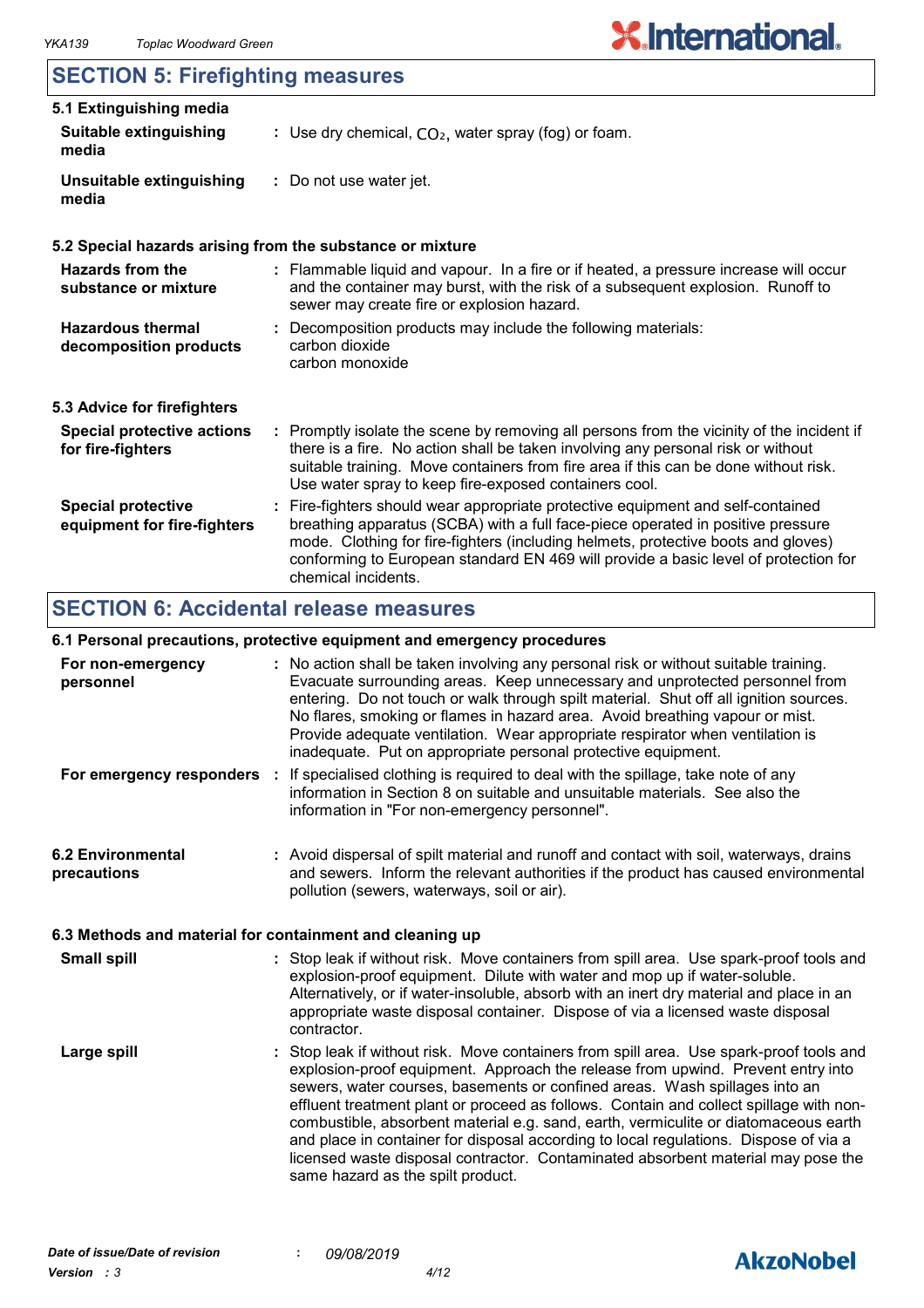### **SECTION 6: Accidental release measures**

| 6.4 Reference to other | : See Section 1 for emergency contact information.                          |
|------------------------|-----------------------------------------------------------------------------|
| sections               | See Section 8 for information on appropriate personal protective equipment. |
|                        | See Section 13 for additional waste treatment information.                  |

# **SECTION 7: Handling and storage**

The information in this section contains generic advice and guidance. The list of Identified Uses in Section 1 should be consulted for any available use-specific information provided in the Exposure Scenario(s).

**X.International.** 

#### **7.1 Precautions for safe handling**

| <b>Protective measures</b>                | : Put on appropriate personal protective equipment (see Section 8). Do not ingest.<br>Avoid contact with eyes, skin and clothing. Avoid breathing vapour or mist. Use<br>only with adequate ventilation. Wear appropriate respirator when ventilation is<br>inadequate. Do not enter storage areas and confined spaces unless adequately<br>ventilated. Keep in the original container or an approved alternative made from a<br>compatible material, kept tightly closed when not in use. Store and use away from<br>heat, sparks, open flame or any other ignition source. Use explosion-proof electrical<br>(ventilating, lighting and material handling) equipment. Use only non-sparking tools.<br>Take precautionary measures against electrostatic discharges. Empty containers<br>retain product residue and can be hazardous. Do not reuse container. |
|-------------------------------------------|----------------------------------------------------------------------------------------------------------------------------------------------------------------------------------------------------------------------------------------------------------------------------------------------------------------------------------------------------------------------------------------------------------------------------------------------------------------------------------------------------------------------------------------------------------------------------------------------------------------------------------------------------------------------------------------------------------------------------------------------------------------------------------------------------------------------------------------------------------------|
| Advice on general<br>occupational hygiene | : Eating, drinking and smoking should be prohibited in areas where this material is<br>handled, stored and processed. Workers should wash hands and face before<br>eating, drinking and smoking. Remove contaminated clothing and protective<br>equipment before entering eating areas. See also Section 8 for additional                                                                                                                                                                                                                                                                                                                                                                                                                                                                                                                                      |

#### **7.2 Conditions for safe storage, including any incompatibilities**

Store in accordance with local regulations. Store in a segregated and approved area. Store in original container protected from direct sunlight in a dry, cool and well-ventilated area, away from incompatible materials (see Section 10) and food and drink. Eliminate all ignition sources. Vapours are heavier than air and may spread along floors. Separate from oxidizing materials. Keep container tightly closed and sealed until ready for use. Containers that have been opened must be carefully resealed and kept upright to prevent leakage. Do not store in unlabelled containers. Use appropriate containment to avoid environmental contamination.

information on hygiene measures.

| 7.3 Specific end use(s)    |                  |
|----------------------------|------------------|
| <b>Recommendations</b>     | : Not available. |
| Industrial sector specific | : Not available. |
| solutions                  |                  |

# **SECTION 8: Exposure controls/personal protection**

The information in this section contains generic advice and guidance. Information is provided based on typical anticipated uses of the product. Additional measures might be required for bulk handling or other uses that could significantly increase worker exposure or environmental releases.

#### **8.1 Control parameters**

#### **Occupational exposure limits**

| <b>Product/ingredient name</b>              |  | <b>Exposure limit values</b>                                                                                                                                                                                                                                                                                                                                                                                                                                                                                                                                                                                                                                                                                                                                                                                                                          |  |  |
|---------------------------------------------|--|-------------------------------------------------------------------------------------------------------------------------------------------------------------------------------------------------------------------------------------------------------------------------------------------------------------------------------------------------------------------------------------------------------------------------------------------------------------------------------------------------------------------------------------------------------------------------------------------------------------------------------------------------------------------------------------------------------------------------------------------------------------------------------------------------------------------------------------------------------|--|--|
| Naphtha (petroleum), hydrotreated heavy     |  | <b>EU OEL (Europe).</b><br>TWA: 1200 mg/m <sup>3</sup> 8 hours.<br>TWA: 197 ppm 8 hours.                                                                                                                                                                                                                                                                                                                                                                                                                                                                                                                                                                                                                                                                                                                                                              |  |  |
| <b>Recommended monitoring</b><br>procedures |  | If this product contains ingredients with exposure limits, personal, workplace<br>atmosphere or biological monitoring may be required to determine the effectiveness<br>of the ventilation or other control measures and/or the necessity to use respiratory<br>protective equipment. Reference should be made to monitoring standards, such as<br>the following: European Standard EN 689 (Workplace atmospheres - Guidance for<br>the assessment of exposure by inhalation to chemical agents for comparison with<br>limit values and measurement strategy) European Standard EN 14042 (Workplace<br>atmospheres - Guide for the application and use of procedures for the assessment<br>of exposure to chemical and biological agents) European Standard EN 482<br>(Workplace atmospheres - General requirements for the performance of procedures |  |  |

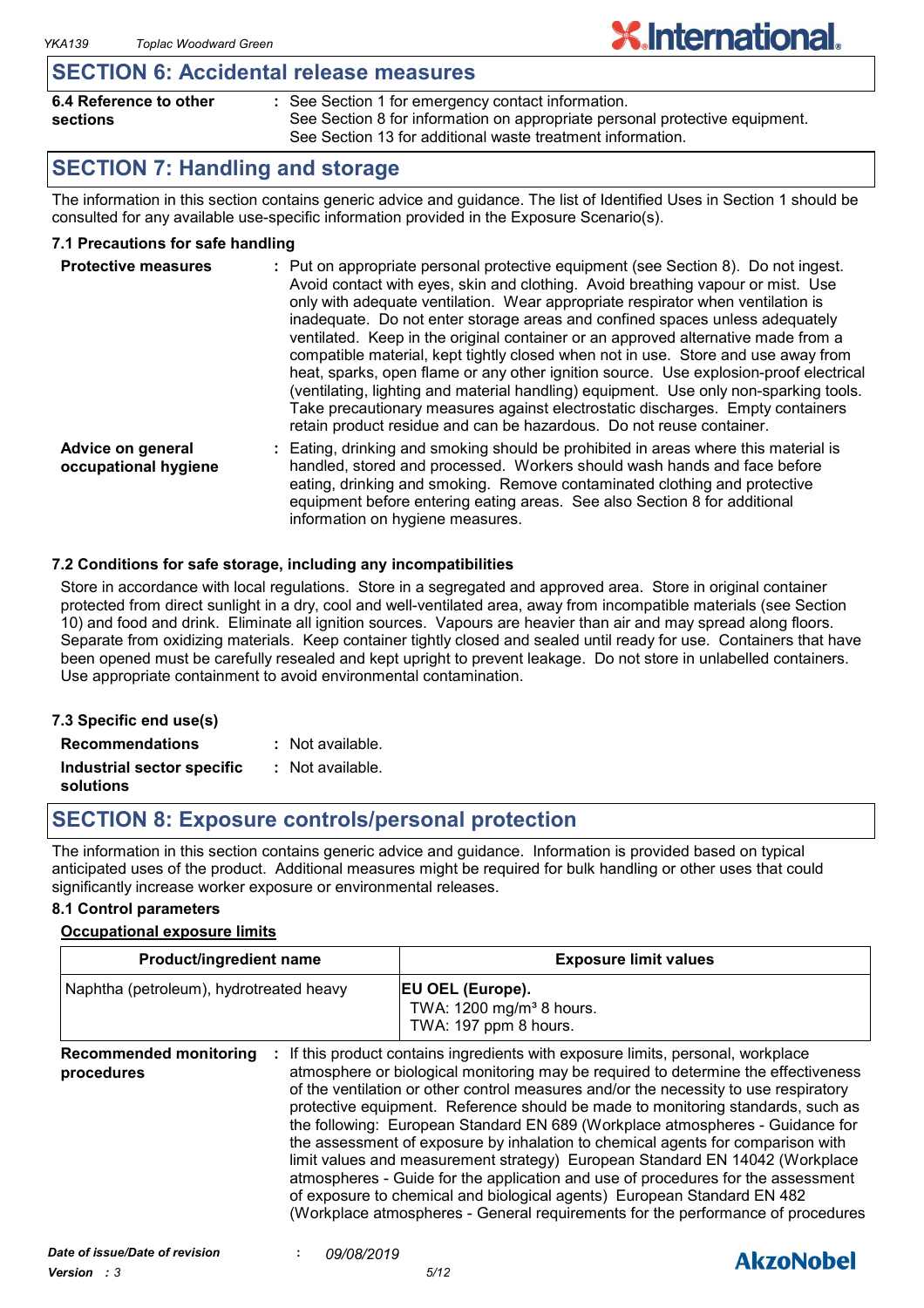## **SECTION 8: Exposure controls/personal protection**

for the measurement of chemical agents) Reference to national guidance documents for methods for the determination of hazardous substances will also be required.

**X.International.** 

#### **DNELs/DMELs**

No DNELs/DMELs available.

#### **PNECs**

No PNECs available

| 8.2 Exposure controls                 |                                                                                                                                                                                                                                                                                                                                                                                                                                                                                                                                                                                                                                                                                                                                                                                                                                                                                                                                                                                                                                                                                                                                                                                                                                                                                                                                                                          |
|---------------------------------------|--------------------------------------------------------------------------------------------------------------------------------------------------------------------------------------------------------------------------------------------------------------------------------------------------------------------------------------------------------------------------------------------------------------------------------------------------------------------------------------------------------------------------------------------------------------------------------------------------------------------------------------------------------------------------------------------------------------------------------------------------------------------------------------------------------------------------------------------------------------------------------------------------------------------------------------------------------------------------------------------------------------------------------------------------------------------------------------------------------------------------------------------------------------------------------------------------------------------------------------------------------------------------------------------------------------------------------------------------------------------------|
| Appropriate engineering<br>controls   | : Use only with adequate ventilation. Use process enclosures, local exhaust<br>ventilation or other engineering controls to keep worker exposure to airborne<br>contaminants below any recommended or statutory limits. The engineering<br>controls also need to keep gas, vapour or dust concentrations below any lower<br>explosive limits. Use explosion-proof ventilation equipment.                                                                                                                                                                                                                                                                                                                                                                                                                                                                                                                                                                                                                                                                                                                                                                                                                                                                                                                                                                                 |
| <b>Individual protection measures</b> |                                                                                                                                                                                                                                                                                                                                                                                                                                                                                                                                                                                                                                                                                                                                                                                                                                                                                                                                                                                                                                                                                                                                                                                                                                                                                                                                                                          |
| <b>Hygiene measures</b>               | : Wash hands, forearms and face thoroughly after handling chemical products,<br>before eating, smoking and using the lavatory and at the end of the working period.<br>Appropriate techniques should be used to remove potentially contaminated clothing.<br>Wash contaminated clothing before reusing. Ensure that eyewash stations and<br>safety showers are close to the workstation location.                                                                                                                                                                                                                                                                                                                                                                                                                                                                                                                                                                                                                                                                                                                                                                                                                                                                                                                                                                        |
| <b>Eye/face protection</b>            | : Safety eyewear complying with an approved standard should be used when a risk<br>assessment indicates this is necessary to avoid exposure to liquid splashes, mists,<br>gases or dusts. Use eye protection according to EN 166, designed to protect<br>against liquid splashes. If contact is possible, the following protection should be<br>worn, unless the assessment indicates a higher degree of protection: safety<br>glasses with side-shields.                                                                                                                                                                                                                                                                                                                                                                                                                                                                                                                                                                                                                                                                                                                                                                                                                                                                                                                |
| <b>Skin protection</b>                |                                                                                                                                                                                                                                                                                                                                                                                                                                                                                                                                                                                                                                                                                                                                                                                                                                                                                                                                                                                                                                                                                                                                                                                                                                                                                                                                                                          |
| <b>Hand protection</b>                | : Use chemical resistant gloves classified under Standard EN 374: Protective gloves<br>against chemicals and micro-organisms. Recommended: Viton® or Nitrile<br>gloves. When prolonged or frequently repeated contact may occur, a glove with a<br>protection class of 6 (breakthrough time greater than 480 minutes according to EN<br>374) is recommended. When only brief contact is expected, a glove with a<br>protection class of 2 or higher (breakthrough time greater than 30 minutes<br>according to EN 374) is recommended. The user must check that the final choice<br>of type of glove selected for handling this product is the most appropriate and takes<br>into account the particular conditions of use, as included in the user's risk<br>assessment. NOTICE: The selection of a specific glove for a particular application<br>and duration of use in a workplace should also take into account all relevant<br>workplace factors such as, but not limited to: Other chemicals which may be<br>handled, physical requirements (cut/puncture protection, dexterity, thermal<br>protection), potential body reactions to glove materials, as well as the instructions/<br>specifications provided by the glove supplier. Barrier creams may help to protect<br>the exposed areas of the skin but should not be applied once exposure has<br>occurred. |
| <b>Body protection</b>                | Personal protective equipment for the body should be selected based on the task<br>being performed and the risks involved and should be approved by a specialist<br>before handling this product. EN ISO 13688 When there is a risk of ignition from<br>static electricity, wear anti-static protective clothing. For the greatest protection<br>from static discharges, clothing should include anti-static overalls, boots and gloves.<br>Refer to European Standard EN 1149 for further information on material and design<br>requirements and test methods.                                                                                                                                                                                                                                                                                                                                                                                                                                                                                                                                                                                                                                                                                                                                                                                                          |
| Other skin protection                 | : Appropriate footwear and any additional skin protection measures should be<br>selected based on the task being performed and the risks involved and should be<br>approved by a specialist before handling this product.                                                                                                                                                                                                                                                                                                                                                                                                                                                                                                                                                                                                                                                                                                                                                                                                                                                                                                                                                                                                                                                                                                                                                |
| <b>Respiratory protection</b>         | : Use a properly fitted, air-purifying or air-fed respirator complying with an approved<br>standard if a risk assessment indicates this is necessary according to EN529.<br>Respirator selection must be based on known or anticipated exposure levels, the<br>hazards of the product and the safe working limits of the selected respirator.                                                                                                                                                                                                                                                                                                                                                                                                                                                                                                                                                                                                                                                                                                                                                                                                                                                                                                                                                                                                                            |
| Date of issue/Date of revision        | 09/08/2019                                                                                                                                                                                                                                                                                                                                                                                                                                                                                                                                                                                                                                                                                                                                                                                                                                                                                                                                                                                                                                                                                                                                                                                                                                                                                                                                                               |
|                                       | <b>AkzoNobel</b>                                                                                                                                                                                                                                                                                                                                                                                                                                                                                                                                                                                                                                                                                                                                                                                                                                                                                                                                                                                                                                                                                                                                                                                                                                                                                                                                                         |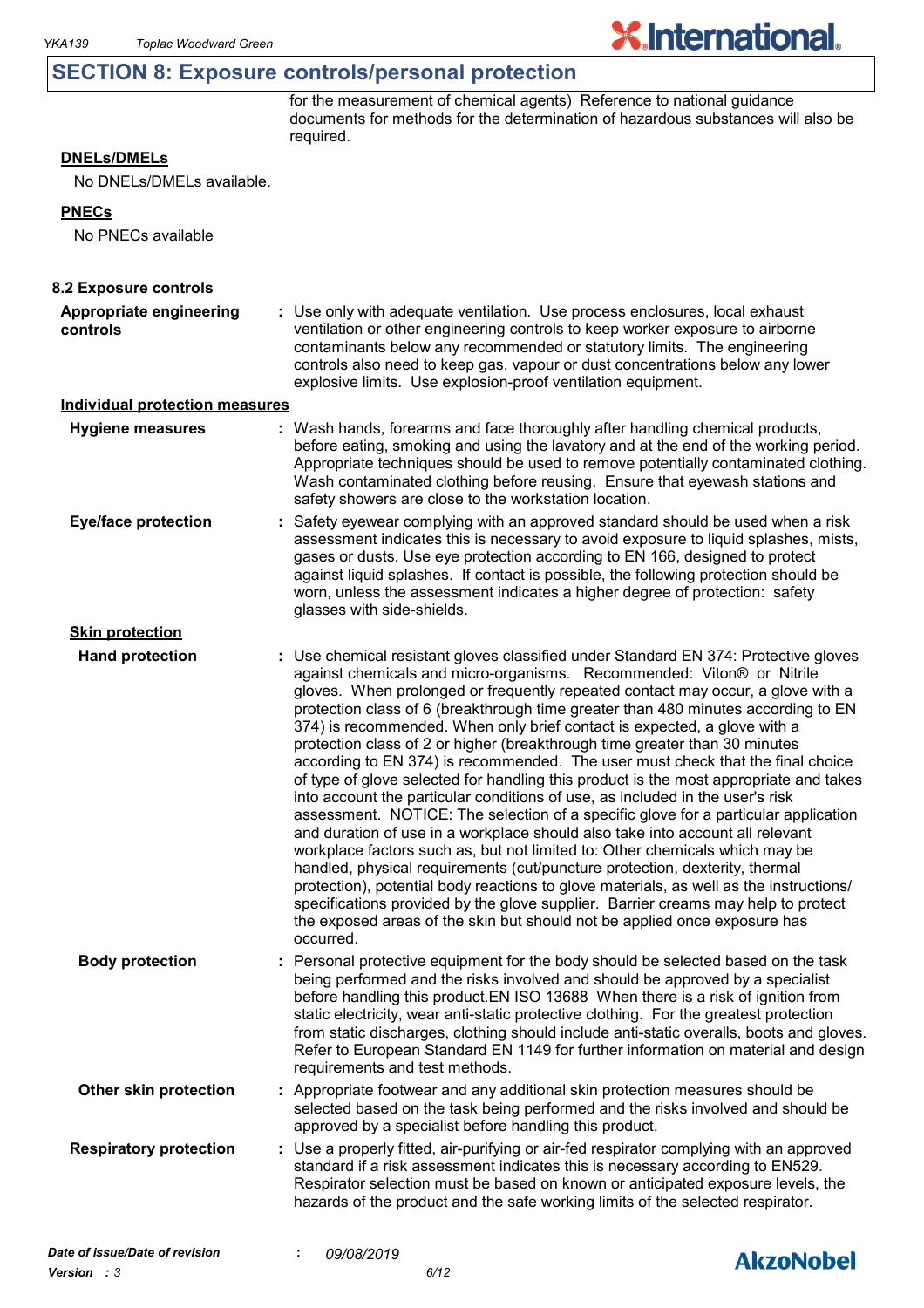# **SECTION 8: Exposure controls/personal protection**

#### **Environmental exposure controls**

**:** Emissions from ventilation or work process equipment should be checked to ensure they comply with the requirements of environmental protection legislation. In some cases, fume scrubbers, filters or engineering modifications to the process equipment will be necessary to reduce emissions to acceptable levels.

**X.International.** 

# **SECTION 9: Physical and chemical properties**

#### **9.1 Information on basic physical and chemical properties**

| <b>Appearance</b>                                                 |                                                                                                  |
|-------------------------------------------------------------------|--------------------------------------------------------------------------------------------------|
| <b>Physical state</b>                                             | : Liquid.                                                                                        |
| Colour                                                            | : Green.                                                                                         |
| Odour                                                             | : Solvent.                                                                                       |
| <b>Odour threshold</b>                                            | : Not available.                                                                                 |
| pH                                                                | : Not applicable.                                                                                |
| <b>Melting point/freezing point</b>                               | $:$ Not available.                                                                               |
| Initial boiling point and<br>boiling range                        | : Lowest known value: 155 to 217°C (311 to 422.6°F)(Naphtha (petroleum),<br>hydrotreated heavy). |
| <b>Flash point</b>                                                | : Closed cup: $42^{\circ}$ C                                                                     |
| <b>Evaporation rate</b>                                           | $:$ Not available.                                                                               |
| Flammability (solid, gas)                                         | : Not available.                                                                                 |
| <b>Upper/lower flammability or</b><br>explosive limits            | : Greatest known range: Lower: 1.4% Upper: 7.6% (Naphtha (petroleum),<br>hydrotreated heavy)     |
| Vapour pressure                                                   | $:$ Not available.                                                                               |
| Vapour density                                                    | : Not available.                                                                                 |
| <b>Relative density</b>                                           | : 0.95                                                                                           |
| Solubility(ies)                                                   | : Insoluble in the following materials: cold water.                                              |
| <b>Partition coefficient: n-octanol/: Not available.</b><br>water |                                                                                                  |
| <b>Auto-ignition temperature</b>                                  | $:$ Not available.                                                                               |
| <b>Decomposition temperature</b>                                  | : Not available.                                                                                 |
| <b>Viscosity</b>                                                  | : Kinematic (room temperature): $369 \text{ mm}^2/\text{s}$                                      |
| <b>Explosive properties</b>                                       | : Not available.                                                                                 |
| <b>Oxidising properties</b>                                       | : Not available.                                                                                 |

#### **9.2 Other information**

No additional information.

| <b>SECTION 10: Stability and reactivity</b>          |                                                                                                                                                                              |  |  |  |
|------------------------------------------------------|------------------------------------------------------------------------------------------------------------------------------------------------------------------------------|--|--|--|
| 10.1 Reactivity                                      | : No specific test data related to reactivity available for this product or its ingredients.                                                                                 |  |  |  |
| 10.2 Chemical stability                              | : The product is stable.                                                                                                                                                     |  |  |  |
| 10.3 Possibility of<br>hazardous reactions           | : Under normal conditions of storage and use, hazardous reactions will not occur.                                                                                            |  |  |  |
| 10.4 Conditions to avoid                             | : Avoid all possible sources of ignition (spark or flame). Do not pressurise, cut, weld,<br>braze, solder, drill, grind or expose containers to heat or sources of ignition. |  |  |  |
| 10.5 Incompatible materials                          | : Reactive or incompatible with the following materials:<br>oxidizing materials                                                                                              |  |  |  |
| 10.6 Hazardous<br>decomposition products             | : Under normal conditions of storage and use, hazardous decomposition products<br>should not be produced.                                                                    |  |  |  |
| Date of issue/Date of revision<br><b>Version</b> : 3 | 09/08/2019<br>÷.<br><b>AkzoNobel</b><br>7/12                                                                                                                                 |  |  |  |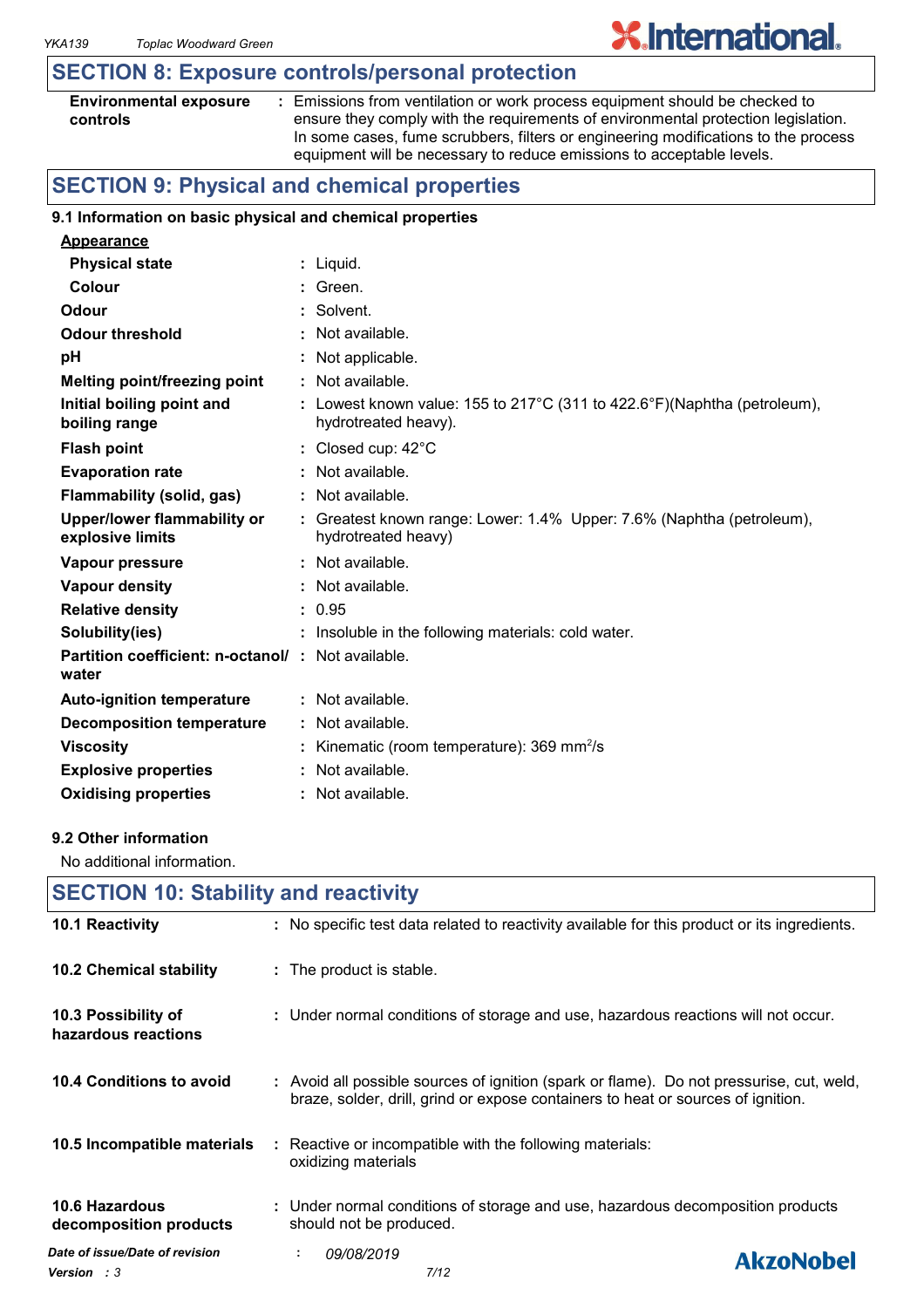

# **SECTION 10: Stability and reactivity**

| <b>Product/ingredient name</b>             | <b>Result</b> | <b>Species</b> | <b>Dose</b> | <b>Exposure</b> |
|--------------------------------------------|---------------|----------------|-------------|-----------------|
| Naphtha (petroleum),<br>hydrotreated heavy | ILD50 Oral    | Rat            | 6000 mg/kg  |                 |
| 2-butanone oxime                           | ILD50 Dermal  | Rat            | 1001 mg/kg  |                 |

**Conclusion/Summary :** Not available.

#### **Irritation/Corrosion**

| Product/ingredient name                            | <b>Result</b>          | <b>Species</b> | <b>Score</b> | <b>Exposure</b>    | <b>Observation</b> |
|----------------------------------------------------|------------------------|----------------|--------------|--------------------|--------------------|
| 2-butanone oxime                                   | Eyes - Severe irritant | Rabbit         |              | 100<br>microliters |                    |
| <b>Conclusion/Summary</b>                          | : Not available.       |                |              |                    |                    |
| <b>Sensitisation</b>                               |                        |                |              |                    |                    |
| <b>Conclusion/Summary</b>                          | : Not available.       |                |              |                    |                    |
| <b>Mutagenicity</b>                                |                        |                |              |                    |                    |
| <b>Conclusion/Summary</b>                          | $:$ Not available.     |                |              |                    |                    |
| Carcinogenicity                                    |                        |                |              |                    |                    |
| <b>Conclusion/Summary</b>                          | $:$ Not available.     |                |              |                    |                    |
| <b>Reproductive toxicity</b>                       |                        |                |              |                    |                    |
| <b>Conclusion/Summary</b>                          | : Not available.       |                |              |                    |                    |
| <b>Teratogenicity</b>                              |                        |                |              |                    |                    |
| <b>Conclusion/Summary</b>                          | : Not available.       |                |              |                    |                    |
| Specific target organ toxicity (single exposure)   |                        |                |              |                    |                    |
| Not available.                                     |                        |                |              |                    |                    |
| Considia tavant avano tavisity (venested evangura) |                        |                |              |                    |                    |

#### **Specific target organ toxicity (repeated exposure)**

Not available.

#### **Aspiration hazard**

| <b>Product/ingredient name</b>          | Result                         |  |
|-----------------------------------------|--------------------------------|--|
| Naphtha (petroleum), hydrotreated heavy | ASPIRATION HAZARD - Category 1 |  |

| <b>Information on likely routes : Not available.</b><br>of exposure |                                                                                                                                            |              |  |  |
|---------------------------------------------------------------------|--------------------------------------------------------------------------------------------------------------------------------------------|--------------|--|--|
| <b>Potential acute health effects</b>                               |                                                                                                                                            |              |  |  |
| Eye contact                                                         | : No known significant effects or critical hazards.                                                                                        |              |  |  |
| <b>Inhalation</b>                                                   | No known significant effects or critical hazards.                                                                                          |              |  |  |
| <b>Skin contact</b>                                                 | Defatting to the skin. May cause skin dryness and irritation.                                                                              |              |  |  |
| Ingestion                                                           | No known significant effects or critical hazards.                                                                                          |              |  |  |
|                                                                     | Symptoms related to the physical, chemical and toxicological characteristics                                                               |              |  |  |
| Eye contact                                                         | : No specific data.                                                                                                                        |              |  |  |
| <b>Inhalation</b>                                                   | : Adverse symptoms may include the following:<br>headache<br>drowsiness/fatigue<br>dizziness/vertigo<br>muscle weakness<br>unconsciousness |              |  |  |
| <b>Skin contact</b>                                                 | : Adverse symptoms may include the following:<br>irritation<br>dryness<br>cracking                                                         |              |  |  |
| Ingestion                                                           | No specific data.                                                                                                                          |              |  |  |
| Date of issue/Date of revision                                      | 09/08/2019                                                                                                                                 | $\mathbf{A}$ |  |  |

# **AkzoNobel**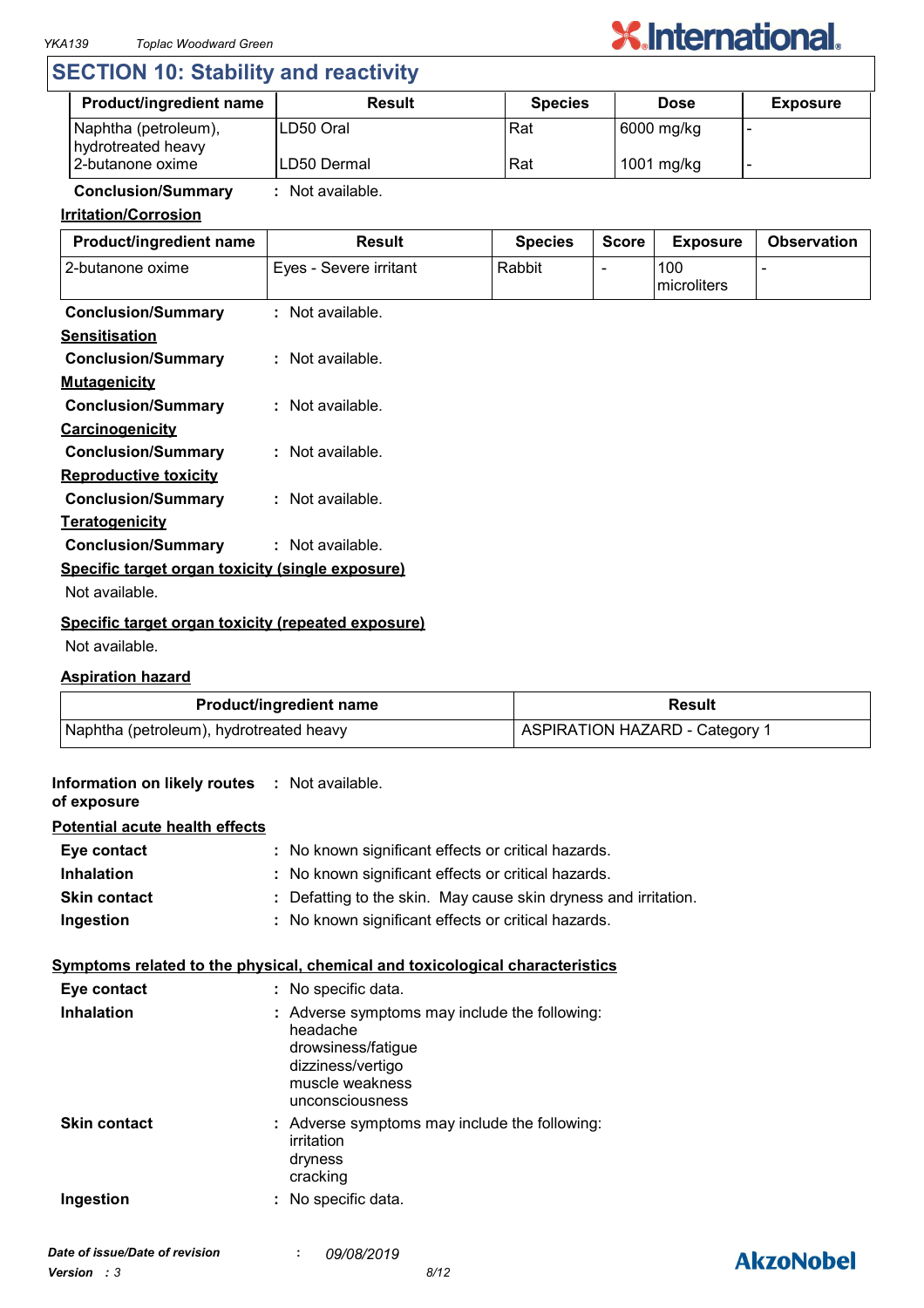# **X.International.**

# **SECTION 11: Toxicological information**

|                                         | <u>Delayed and immediate effects as well as chronic effects from short and long-term exposure</u>             |
|-----------------------------------------|---------------------------------------------------------------------------------------------------------------|
| <b>Short term exposure</b>              |                                                                                                               |
| <b>Potential immediate</b><br>effects   | $:$ Not available.                                                                                            |
| <b>Potential delayed effects</b>        | : Not available.                                                                                              |
| <u>Long term exposure</u>               |                                                                                                               |
| <b>Potential immediate</b><br>effects   | : Not available.                                                                                              |
| <b>Potential delayed effects</b>        | : Not available.                                                                                              |
| <b>Potential chronic health effects</b> |                                                                                                               |
| Not available.                          |                                                                                                               |
| <b>Conclusion/Summary</b>               | : Not available.                                                                                              |
| General                                 | Prolonged or repeated contact can defat the skin and lead to irritation, cracking and/<br>÷<br>or dermatitis. |
| Carcinogenicity                         | : No known significant effects or critical hazards.                                                           |
| <b>Mutagenicity</b>                     | : No known significant effects or critical hazards.                                                           |
| <b>Teratogenicity</b>                   | : No known significant effects or critical hazards.                                                           |
| <b>Developmental effects</b>            | : No known significant effects or critical hazards.                                                           |
| <b>Fertility effects</b>                | : No known significant effects or critical hazards.                                                           |
|                                         |                                                                                                               |

#### **Other information :** : Not available.

# **SECTION 12: Ecological information**

#### **12.1 Toxicity**

| <b>Product/ingredient name</b> | Result                                          | <b>Species</b>             | Exposure  |
|--------------------------------|-------------------------------------------------|----------------------------|-----------|
| l 2-butanone oxime             | Acute LC50 843000 to 914000 µg/l<br>Fresh water | Fish - Pimephales promelas | 196 hours |
| <b>Conclusion/Summary</b>      | Not available.                                  |                            |           |

#### **12.2 Persistence and degradability**

**Conclusion/Summary :** Not available.

#### **12.3 Bioaccumulative potential**

| <b>Product/ingredient name</b>             | l LoɑP <sub>∾</sub> | <b>BCF</b>   | <b>Potential</b> |
|--------------------------------------------|---------------------|--------------|------------------|
| Naphtha (petroleum),<br>hydrotreated heavy |                     | l 10 to 2500 | high             |
| l 2-butanone oxime                         | 0.63                | 15.011872336 | low              |

| 12.4 Mobility in soil                     |                  |
|-------------------------------------------|------------------|
| Soil/water partition<br>coefficient (Koc) | : Not available. |
| <b>Mobility</b>                           | : Not available. |

#### **12.5 Results of PBT and vPvB assessment**

| <b>PBT</b> | : Not applicable. |
|------------|-------------------|
| vPvB       | : Not applicable. |

**12.6 Other adverse effects** : No known significant effects or critical hazards.

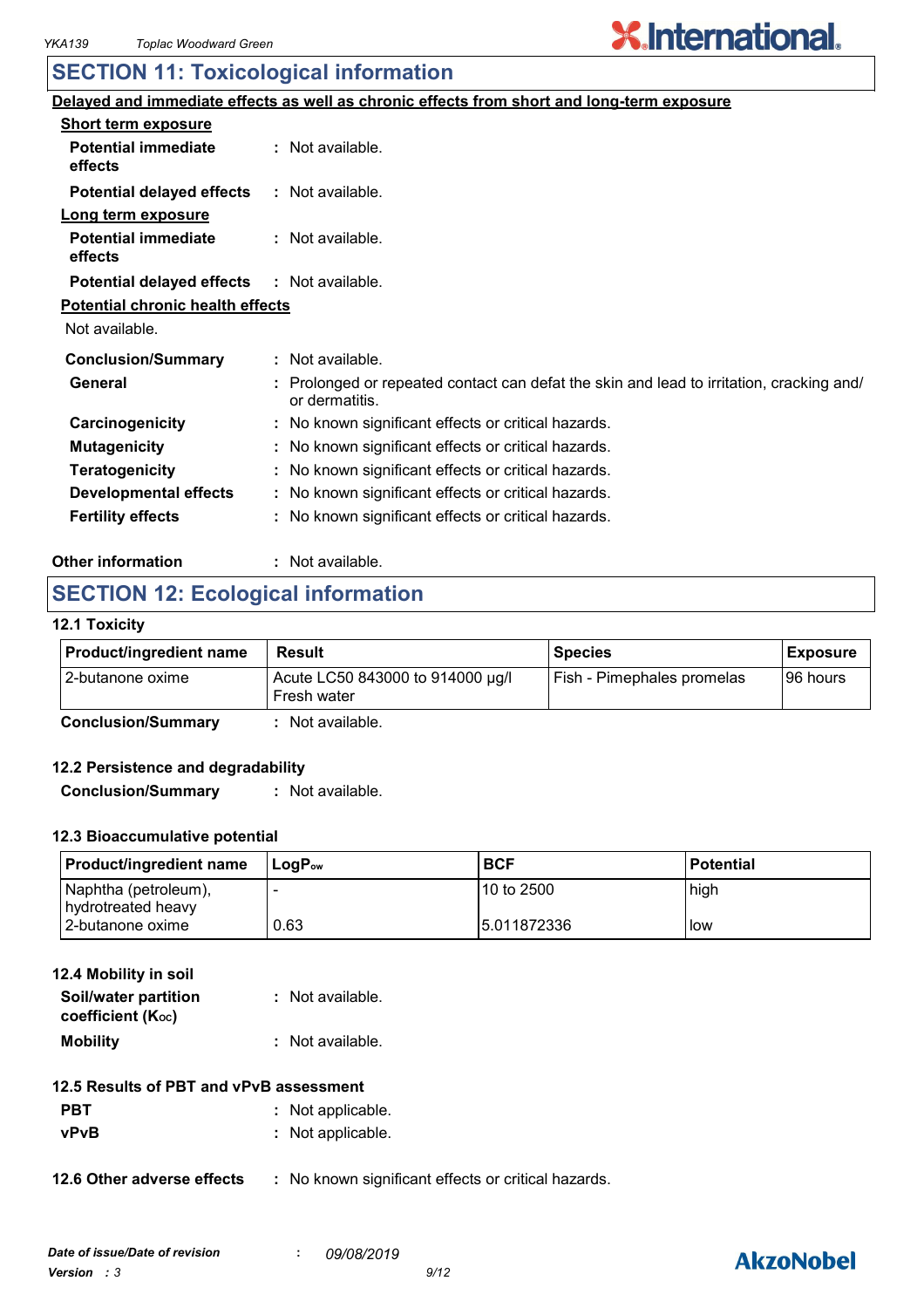# **SECTION 13: Disposal considerations**

The information in this section contains generic advice and guidance. The list of Identified Uses in Section 1 should be consulted for any available use-specific information provided in the Exposure Scenario(s).

#### **13.1 Waste treatment methods**

| <b>Product</b>             |                                                                                                                                                                                                                                                                                                                                                                                                                                                                                                                                                     |
|----------------------------|-----------------------------------------------------------------------------------------------------------------------------------------------------------------------------------------------------------------------------------------------------------------------------------------------------------------------------------------------------------------------------------------------------------------------------------------------------------------------------------------------------------------------------------------------------|
| <b>Methods of disposal</b> | : The generation of waste should be avoided or minimised wherever possible.<br>Disposal of this product, solutions and any by-products should at all times comply<br>with the requirements of environmental protection and waste disposal legislation<br>and any regional local authority requirements.<br>Dispose of surplus and non-recyclable products via a licensed waste disposal<br>contractor. Waste should not be disposed of untreated to the sewer unless fully<br>compliant with the requirements of all authorities with jurisdiction. |
| <b>Hazardous waste</b>     | : The classification of the product may meet the criteria for a hazardous waste.                                                                                                                                                                                                                                                                                                                                                                                                                                                                    |

#### **European waste catalogue (EWC)**

| Code number                | <b>Waste designation</b>                                                                                                                                                                                                                                                                                                                                                                                                                                                                                                                                      |  |  |
|----------------------------|---------------------------------------------------------------------------------------------------------------------------------------------------------------------------------------------------------------------------------------------------------------------------------------------------------------------------------------------------------------------------------------------------------------------------------------------------------------------------------------------------------------------------------------------------------------|--|--|
| EWC 08 01 11*              | waste paint and varnish containing organic solvents or other hazardous substances                                                                                                                                                                                                                                                                                                                                                                                                                                                                             |  |  |
| Packaging                  |                                                                                                                                                                                                                                                                                                                                                                                                                                                                                                                                                               |  |  |
| <b>Methods of disposal</b> | : Dispose of containers contaminated by the product in accordance with local or<br>national legal provisions. This material and its container must be disposed of as<br>hazardous waste. Dispose of via a licensed waste disposal contractor.                                                                                                                                                                                                                                                                                                                 |  |  |
| <b>Special precautions</b> | : This material and its container must be disposed of in a safe way. Care should be<br>taken when handling emptied containers that have not been cleaned or rinsed out.<br>Empty containers or liners may retain some product residues. Vapour from product<br>residues may create a highly flammable or explosive atmosphere inside the<br>container. Do not cut, weld or grind used containers unless they have been cleaned<br>thoroughly internally. Avoid dispersal of spilt material and runoff and contact with<br>soil, waterways, drains and sewers. |  |  |

# **SECTION 14: Transport information**

|                                         | <b>ADR/RID</b>                                               | <b>IMDG</b>    | <b>IATA</b>   |
|-----------------------------------------|--------------------------------------------------------------|----------------|---------------|
| 14.1 UN number                          | <b>UN1263</b>                                                | <b>UN1263</b>  | <b>UN1263</b> |
| 14.2 UN proper<br>shipping name         | <b>PAINT</b>                                                 | <b>PAINT</b>   | <b>PAINT</b>  |
| 14.3 Transport<br>hazard class(es)      | $\mathfrak{Z}$                                               | 3              | 3             |
| 14.4 Packing<br>group                   | III                                                          | $\mathbf{III}$ | III           |
| 14.5<br><b>Environmental</b><br>hazards | No.                                                          | No.            | No.           |
| <b>Additional</b><br>information        | <b>Special provisions</b><br>640 (E)<br>Tunnel code<br>(D/E) |                |               |

**IMDG Code Segregation group :** Not applicable.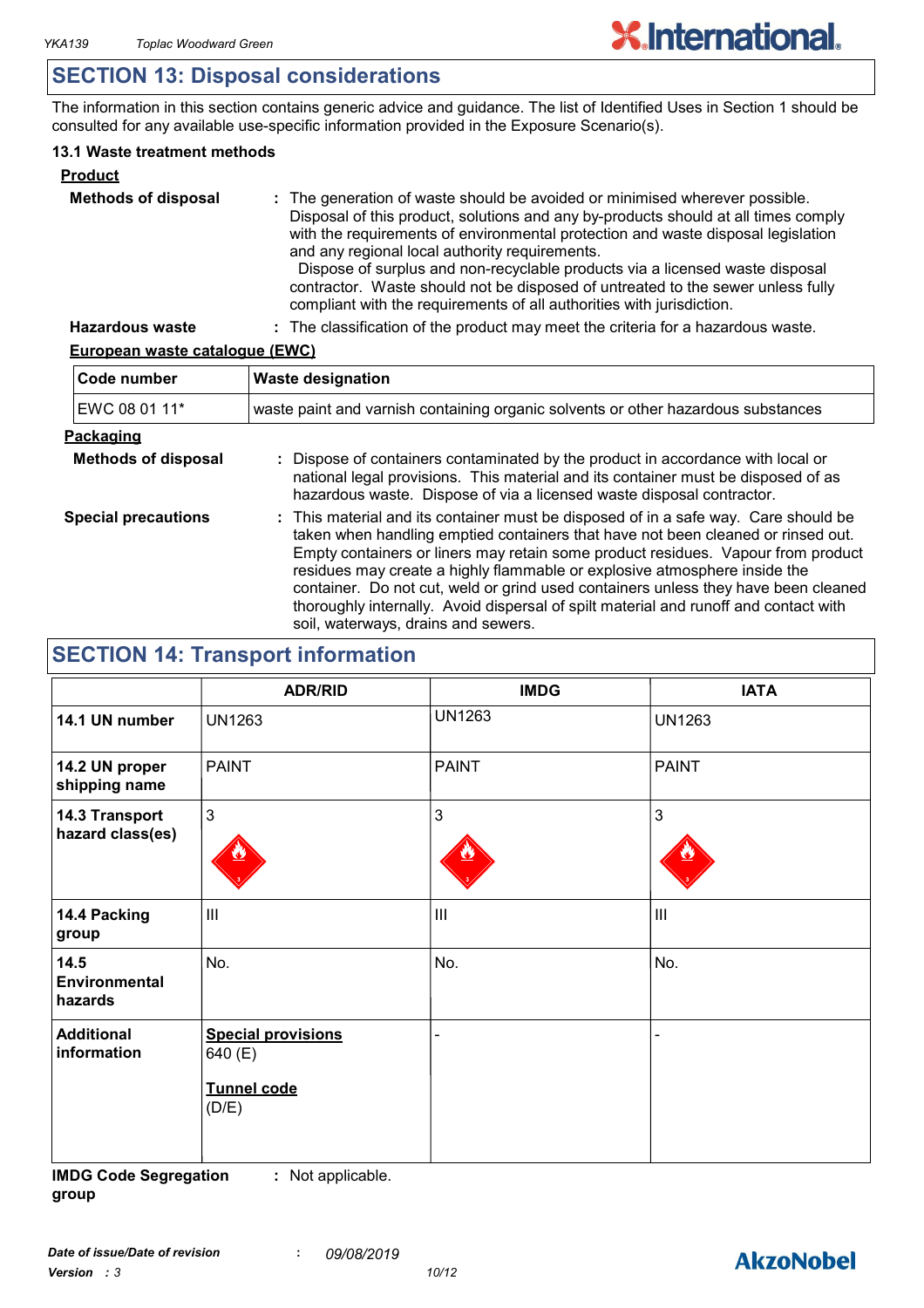# **X**.International.

# **SECTION 14: Transport information**

**14.6 Special precautions for : Transport within user's premises:** always transport in closed containers that are **user** upright and secure. Ensure that persons transporting the product know what to do in the event of an accident or spillage.

| 14.7 Transport in bulk         | : Not available. |
|--------------------------------|------------------|
| according to Annex II of       |                  |
| <b>Marpol and the IBC Code</b> |                  |

# **SECTION 15: Regulatory information**

#### **15.1 Safety, health and environmental regulations/legislation specific for the substance or mixture**

#### **EU Regulation (EC) No. 1907/2006 (REACH)**

#### **Annex XIV - List of substances subject to authorisation**

**Annex XIV**

**Substances of very high concern**

None of the components are listed.

**Annex XVII - Restrictions : Not applicable. on the manufacture, placing on the market and use of certain** 

**dangerous substances, mixtures and articles**

#### **Other EU regulations**

**Europe inventory :** Not determined.

#### **Special packaging requirements**

**Containers to be fitted with child-resistant fastenings** Not applicable. **:**

**Tactile warning of danger : Not applicable.** 

| <b>Product/ingredient name</b> | <b>∣Carcinogenic</b><br><b>leffects</b> | Mutagenic effects | Developmental<br>effects | Fertility effects |
|--------------------------------|-----------------------------------------|-------------------|--------------------------|-------------------|
| 12-butanone oxime              | Carc. 2. H351                           |                   | -                        |                   |

#### **Ozone depleting substances (1005/2009/EU)**

Not listed.

#### **Prior Informed Consent (PIC) (649/2012/EU)**

Not listed.

#### **National regulations**

- **References :** Conforms to Regulation (EC) No. 1907/2006 (REACH), Annex II and Regulation (EC) No. 1272/2008 (CLP)
- **15.2 Chemical safety :** No Chemical Safety Assessment has been carried out.

**assessment**

# **SECTION 16: Other information**

 $\nabla$  Indicates information that has changed from previously issued version.

| <b>Abbreviations and</b><br>acronyms          | $:$ ATE = Acute Toxicity Estimate<br>CLP = Classification, Labelling and Packaging Regulation [Regulation (EC) No.<br>1272/2008]<br>DMEL = Derived Minimal Effect Level<br>DNEL = Derived No Effect Level<br>EUH statement = CLP-specific Hazard statement<br>PBT = Persistent, Bioaccumulative and Toxic<br>PNEC = Predicted No Effect Concentration<br><b>RRN = REACH Registration Number</b> |                  |
|-----------------------------------------------|-------------------------------------------------------------------------------------------------------------------------------------------------------------------------------------------------------------------------------------------------------------------------------------------------------------------------------------------------------------------------------------------------|------------------|
| Date of issue/Date of revision<br>Version : 3 | 09/08/2019<br>11/12                                                                                                                                                                                                                                                                                                                                                                             | <b>AkzoNobel</b> |